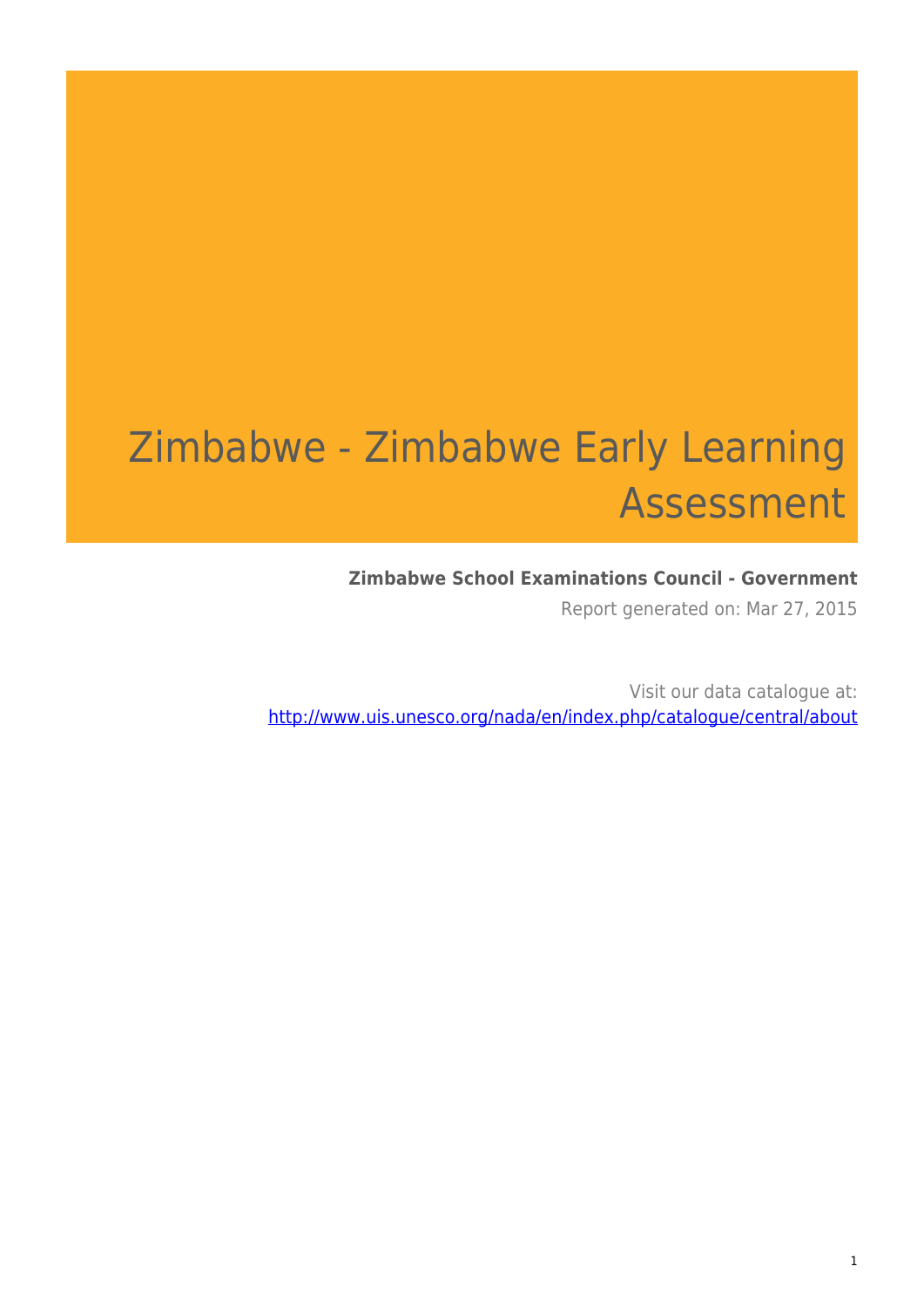# **Overview**

# **Identification**

#### **Summary**

#### ABSTRACT

The Zimbabwe Early Learning Assessment (ZELA) has been administered annually since 2012 by the Zimbabwe School Examinations Council (ZIMSEC), with the technical support of the Australian Council for Educational Research (ACER) for the assessment design and administration. It targets grade 3 (ISCED 1) students in public, private and satellite schools. (Satellite schools are particular to Zimbabwe. They are temporary schools, linked to the government but which does not have the regular status, infrastructure or budget of a public school)

ZELA is a four-year research study funded by UNICEF as part of the Education Development Fund for Zimbabwe. Four cycles of the assessment are being administered: the baseline study in 2012; the monitoring cycles; and the evaluation cycle in 2015.

ZELA is a low-stake assessment. It is a written assessment, administered face-to-face and delivered through paper-pencil tests. All test-takers are presented with the same cognitive booklets or tests, which are aligned with the national curriculum.

ZELA aims to assess the impact of the UNICEF Education Transition Fund programme interventions (2012-2015). The Education Transition Fund provides essential material resources and support to increase access to quality education for all in Zimbabwe. The assessment also serves for planning education policy reforms and for other research purposes with regards to the UNICEF Education Development Fund.

KIND OF DATA Random sample

#### UNITS OF ANALYSIS

Results are available at the national level. Data are disagregated by sex, geographic location (urban and rural), and type of school (public, private and satellite).

Results are published in reports, which are available in print and online. Results are published in the media.

### **Scope**

#### NOTES

The Zimbabwe Early Learning Assessment assesses students in English and Mathematics. Both tests are administered in the English language and have a duration of 60 minutes.

Description of test items: Test items consist of multiple choice questions with three or more response options.

Description of stimuli: Test stimuli consist of continuous and non-continuous texts.

Reporting metrics: Student performance scores are reported by subject tested. Student performance is reported by a score based on five plausible values, and by proficiency levels. The minimum requirement to meet the national standard is level 2, otherwise described as "at grade level". Level 3 indicates performance above grade level, and level one indicates performance below grade level.

Note that students' performance on the 2013 tests will provide further information to refine the definition of the three proficiency levels.

### **Coverage**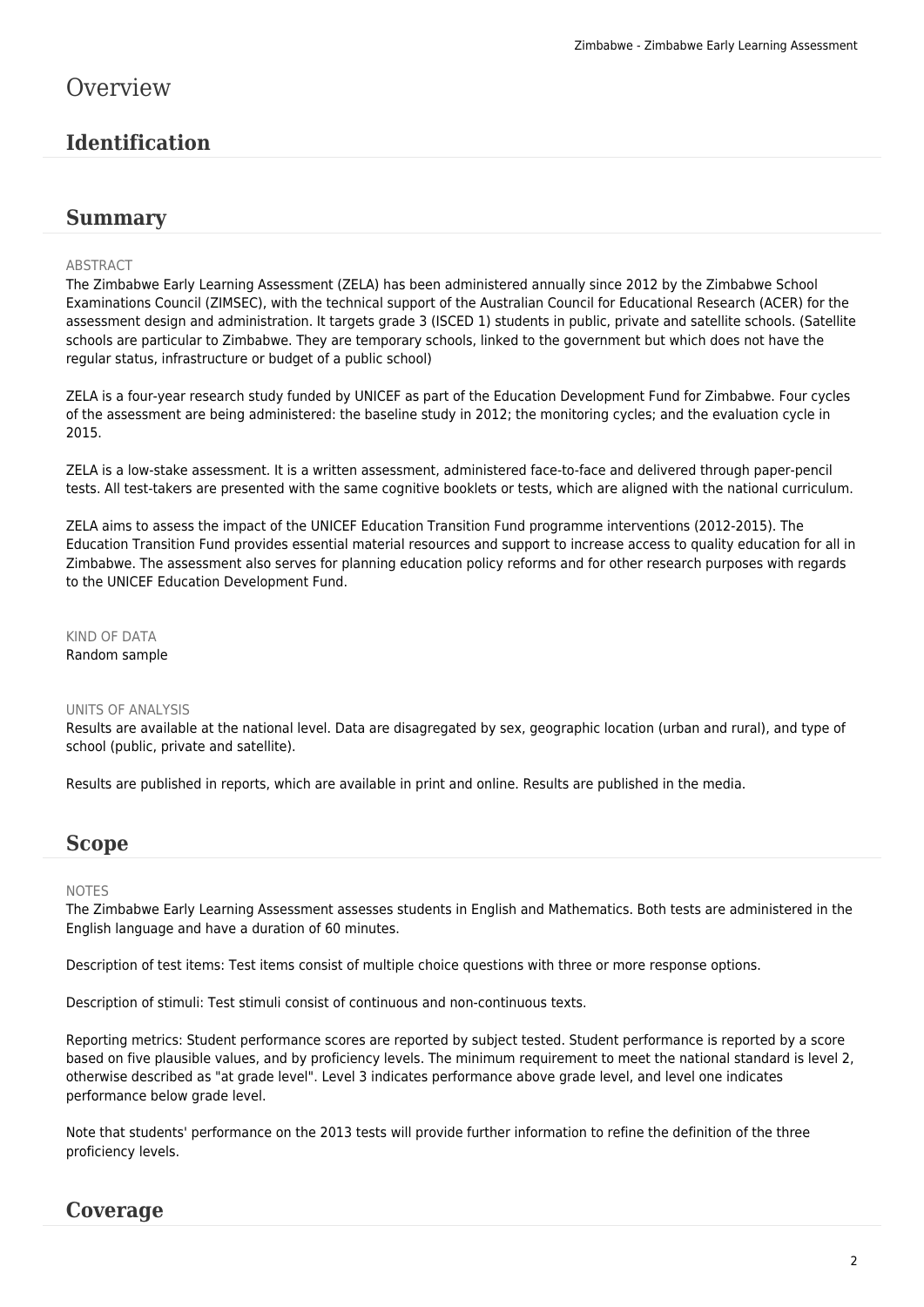GEOGRAPHIC COVERAGE National

UNIVERSE

Students enrolled in grade 3 (ISCED 1) in public, private and satellite schools.

# **Producers and Sponsors**

#### PRIMARY INVESTIGATOR(S)

| <b>Name</b>                          | <b>Affiliation</b> |
|--------------------------------------|--------------------|
| Zimbabwe School Examinations Council | Government         |

#### OTHER PRODUCER(S)

| <b>Name</b>                                    | <b>Affiliation</b>            | Role                                                                                                                   |
|------------------------------------------------|-------------------------------|------------------------------------------------------------------------------------------------------------------------|
| Zimbabwe School Examinations<br>Council        | Government                    | Test development and administration; data processing<br>and dissemination; programme development                       |
| Australian Council for Educational<br>Research | Research organization         | Test development and administration; data processing<br>and dissemination; programme development; capacity<br>building |
| The United Nations Children's Fund             | International<br>organization | Financial support                                                                                                      |
| Other foreign organizations                    | N/A                           | Financial support                                                                                                      |

# **Metadata Production**

#### METADATA PRODUCED BY

| <b>Name</b>                          | Abbreviation Affiliation |                       | Role                                                                 |
|--------------------------------------|--------------------------|-----------------------|----------------------------------------------------------------------|
| Zimbabwe School Examinations Council | <b>ZIMSEC</b>            | Government            | Data collection                                                      |
| UNESCO Institute for Statistics      | UIS                      | <b>United Nations</b> | Questionnaire design, metadata collection,<br>review and publication |

DATE OF METADATA PRODUCTION 2014

DDI DOCUMENT ID ZWE-ZELA-2013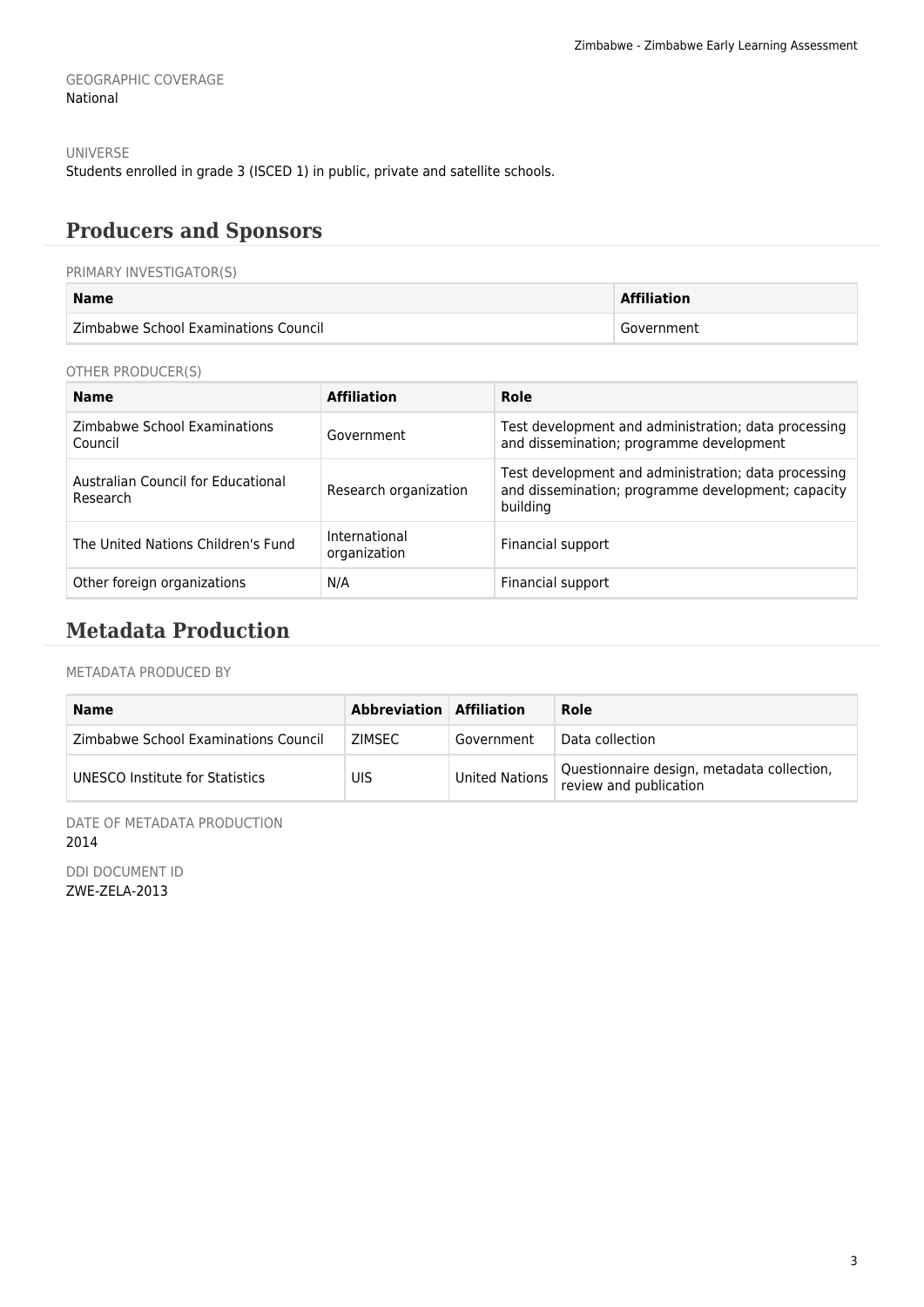# Sampling

# **Sampling Procedure**

The sample is drawn using a two-stage stratified cluster sampling design. Schools are stratified explicitely according to school type and province, and implicitely (through sorting) according to urbanity, district and school size (number of grade 3 students).

In the first stage, a sample of schools is selected using probability proportional to school size. For each school, two replacements schools are selected in case of non-response.

In the second stage, a grade 3 classroom is randomly selected.

### **Response Rate**

Unweighted participation rates: Schools - 0.92 Students - 0.92

Weighted participation rates: Schools - 0.99 Students - 0.93

# **Weighting**

There is no weight adjustment for students that were not present at the test. However, students that did not give any valid responses are considered as non-respondents, and the weights are adjusted accordingly.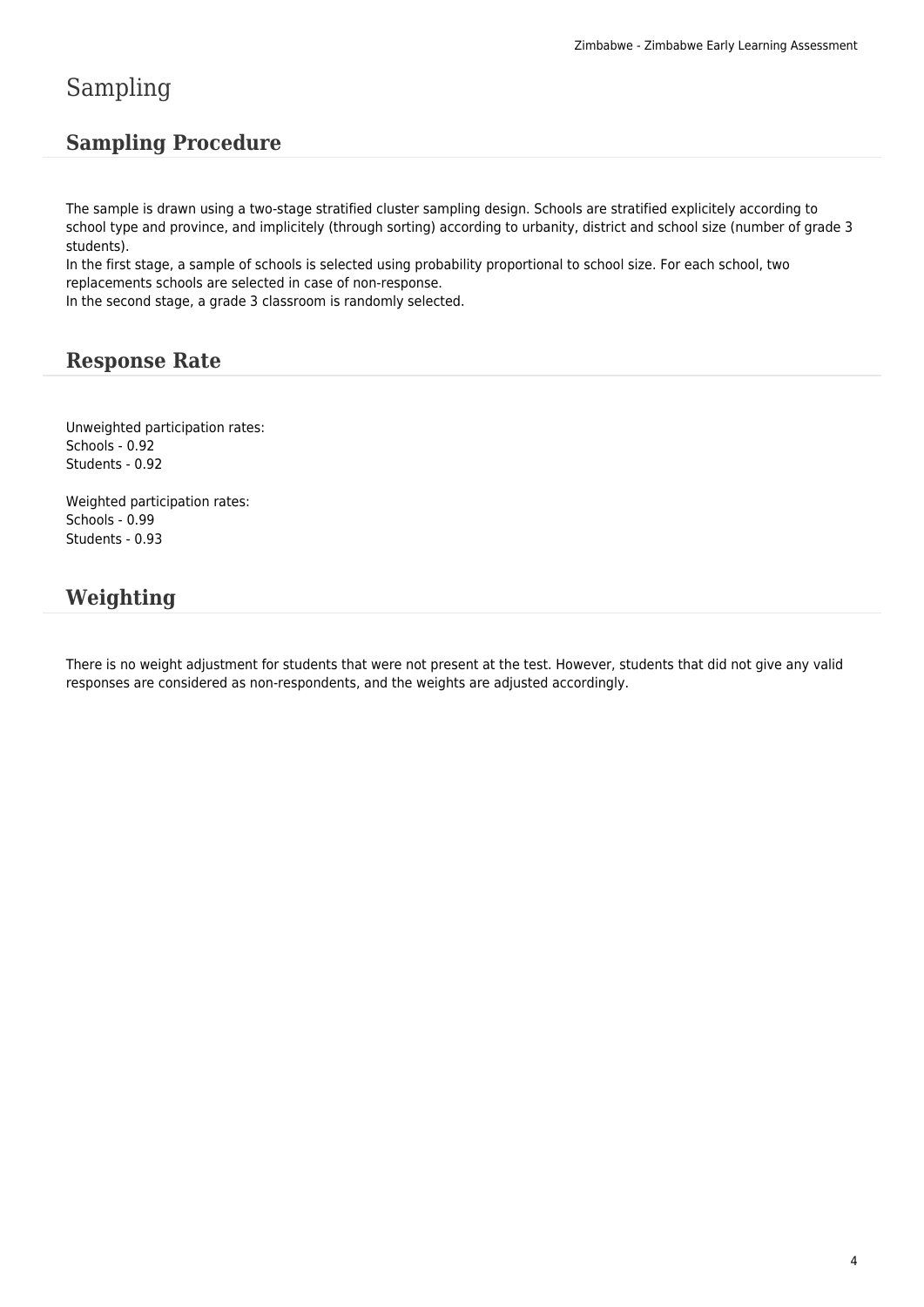# Questionnaires

## **Overview**

The Zimbabwe Early Learning Assessment comprises two background questionnaires:

- student questionnaire: collects information on students' household and family structure, parental education and socio-economic status

- school principal questionnaire: collects information on the school, its infrastructure, resources and teacher certification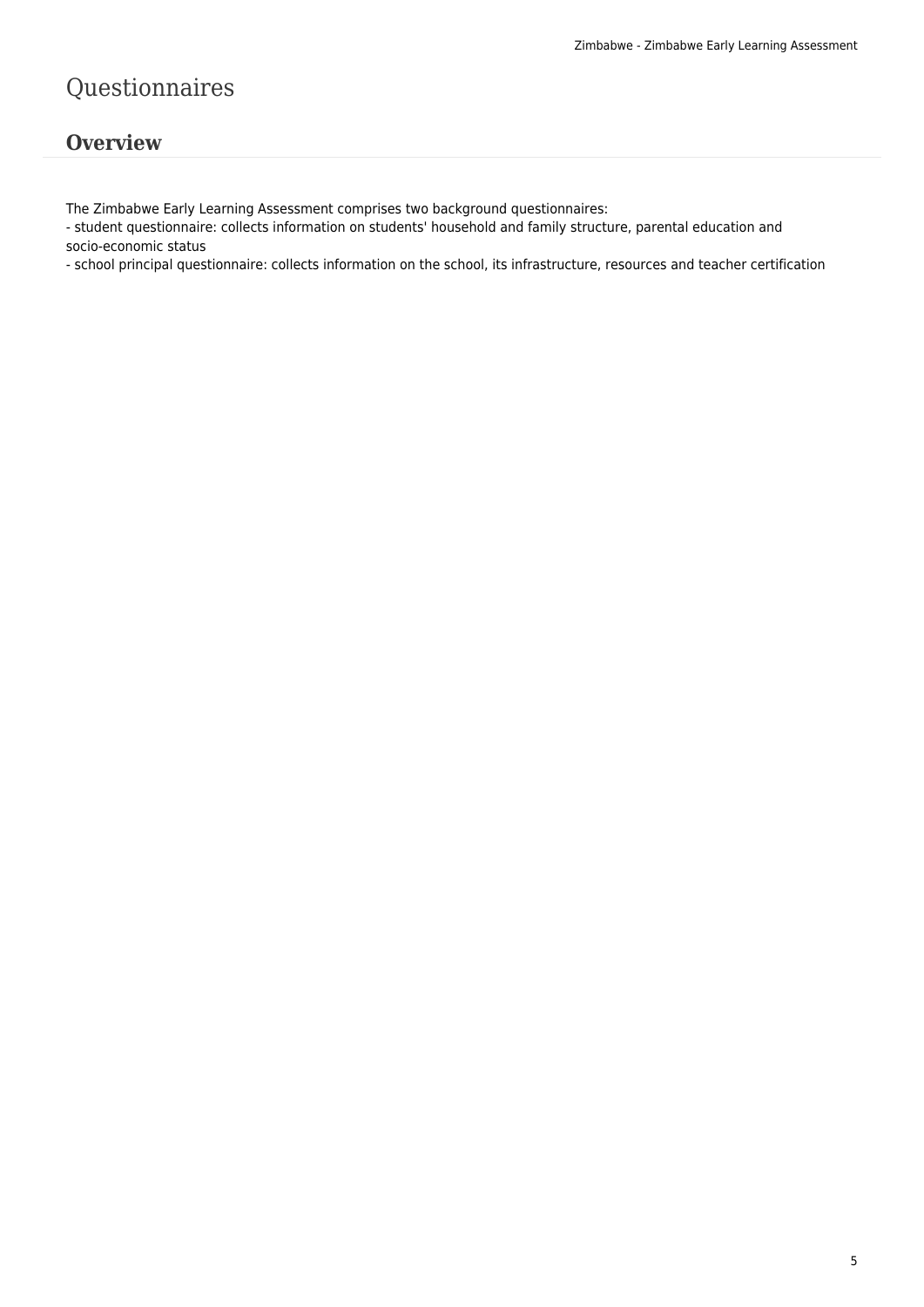# Data Collection

# **Data Collection Dates**

| Start | End  | Cycle                              |
|-------|------|------------------------------------|
| 2012  | 2015 | Every year over a four-year period |

### **Data Collection Mode**

Face-to-face [f2f]

# **Data Collection Notes**

The following actions were taken to reduce non-sampling error:

- Conducted a pilot survey

- Trained data collection staff

- Trained data processing staff

- Trained test monitoring officers

# **Questionnaires**

The Zimbabwe Early Learning Assessment comprises two background questionnaires:

- student questionnaire: collects information on students' household and family structure, parental education and socio-economic status

- school principal questionnaire: collects information on the school, its infrastructure, resources and teacher certification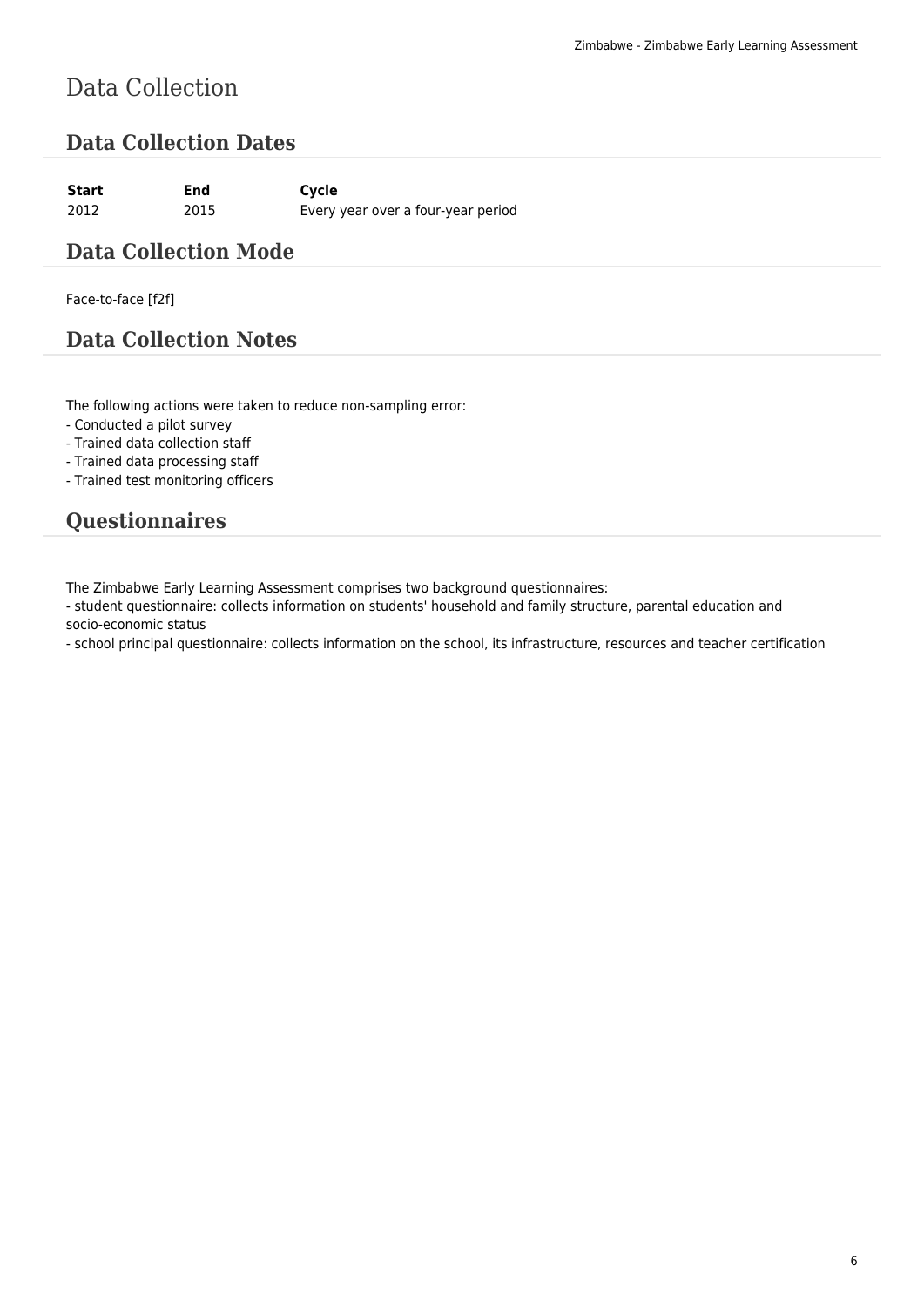# Data Processing

# **Data Editing**

Test booklets are scored and verified manually and through automatic controls. The data editing process is performed at headquarters.

# **Other Processing**

Data entry is performed manually. The data capture operations are performed at headquarters.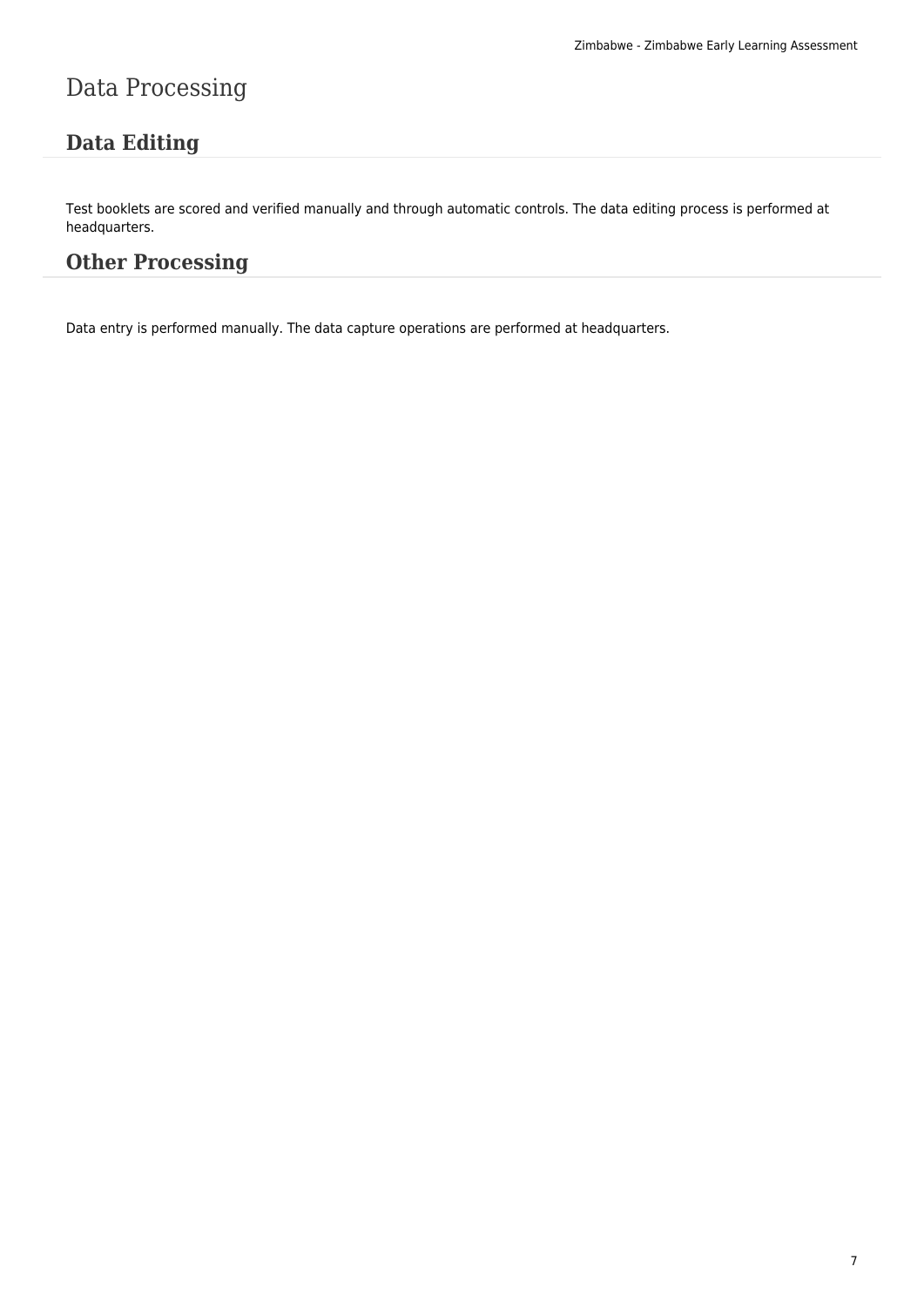# **Access Authority**

Zimbabwe School Examinations Council (Government ), www.zimsec.co.zw

#### **Contact(s)**

Ellen Machingaidze (ZIMSEC), emachingaidze@zimsec.[co.zw](http://www.zimsec.co.zw) Timothy Chiwiye (ZIMSEC), tchiwiye@zimsec.co.zw Francis Chirume (ZIMSEC) , fchirume@zimsec.co.zw

### **Access Conditio[ns](mailto:tchiwiye@zimsec.co.zw)**

The access the data, please send a request to the Zimbabwe School Examinations Council (ZIMSEC), Upper East Road, Mt Pleasant, P.O. Box CY 1464, Causeway, Harare, Zimbabwe.